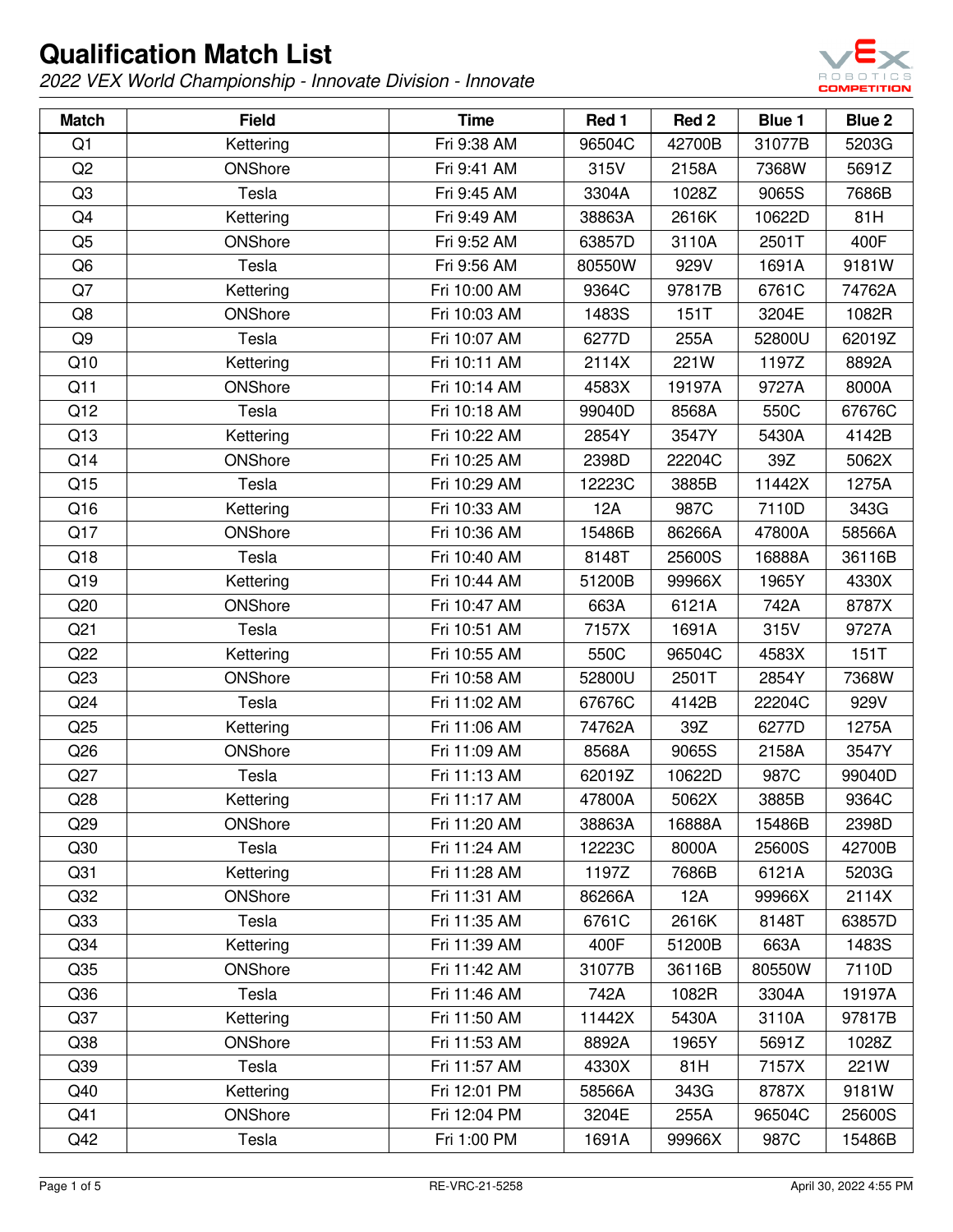

| <b>Match</b> | <b>Field</b> | <b>Time</b> | Red 1  | Red 2  | <b>Blue 1</b> | Blue 2 |
|--------------|--------------|-------------|--------|--------|---------------|--------|
| Q43          | Kettering    | Fri 1:03 PM | 6761C  | 4142B  | 12A           | 1197Z  |
| Q44          | ONShore      | Fri 1:07 PM | 151T   | 9065S  | 99040D        | 8000A  |
| Q45          | Tesla        | Fri 1:10 PM | 31077B | 39Z    | 2616K         | 67676C |
| Q46          | Kettering    | Fri 1:14 PM | 16888A | 3885B  | 8568A         | 51200B |
| Q47          | ONShore      | Fri 1:17 PM | 2854Y  | 929V   | 86266A        | 742A   |
| Q48          | Tesla        | Fri 1:21 PM | 7110D  | 1965Y  | 4583X         | 1082R  |
| Q49          | Kettering    | Fri 1:25 PM | 9727A  | 9364C  | 7686B         | 81H    |
| Q50          | ONShore      | Fri 1:28 PM | 47800A | 7157X  | 3547Y         | 8148T  |
| Q51          | Tesla        | Fri 1:32 PM | 5691Z  | 400F   | 10622D        | 5062X  |
| Q52          | Kettering    | Fri 1:35 PM | 8787X  | 97817B | 36116B        | 6277D  |
| Q53          | ONShore      | Fri 1:39 PM | 8892A  | 5430A  | 74762A        | 63857D |
| Q54          | Tesla        | Fri 1:43 PM | 9181W  | 19197A | 315V          | 4330X  |
| Q55          | Kettering    | Fri 1:46 PM | 42700B | 80550W | 11442X        | 255A   |
| Q56          | ONShore      | Fri 1:50 PM | 221W   | 343G   | 3204E         | 550C   |
| Q57          | Tesla        | Fri 1:53 PM | 3110A  | 1275A  | 58566A        | 62019Z |
| Q58          | Kettering    | Fri 1:57 PM | 5203G  | 52800U | 663A          | 22204C |
| Q59          | ONShore      | Fri 2:00 PM | 6121A  | 2114X  | 1483S         | 2501T  |
| Q60          | Tesla        | Fri 2:04 PM | 7368W  | 3304A  | 12223C        | 38863A |
| Q61          | Kettering    | Fri 2:08 PM | 2398D  | 1028Z  | 2158A         | 2616K  |
| Q62          | ONShore      | Fri 2:11 PM | 8787X  | 10622D | 2854Y         | 16888A |
| Q63          | Tesla        | Fri 2:15 PM | 987C   | 6277D  | 96504C        | 8148T  |
| Q64          | Kettering    | Fri 2:18 PM | 315V   | 1082R  | 39Z           | 4142B  |
| Q65          | ONShore      | Fri 2:22 PM | 5691Z  | 11442X | 67676C        | 86266A |
| Q66          | Tesla        | Fri 2:26 PM | 742A   | 74762A | 221W          | 80550W |
| Q67          | Kettering    | Fri 2:29 PM | 8000A  | 550C   | 62019Z        | 400F   |
| Q68          | ONShore      | Fri 2:33 PM | 5062X  | 9727A  | 25600S        | 3547Y  |
| Q69          | Tesla        | Fri 2:36 PM | 1483S  | 19197A | 9364C         | 31077B |
| Q70          | Kettering    | Fri 2:40 PM | 81H    | 5203G  | 1965Y         | 2501T  |
| Q71          | ONShore      | Fri 2:43 PM | 2158A  | 58566A | 12223C        | 3204E  |
| Q72          | Tesla        | Fri 2:47 PM | 99040D | 7368W  | 97817B        | 929V   |
| Q73          | Kettering    | Fri 2:51 PM | 52800U | 7157X  | 8568A         | 99966X |
| Q74          | ONShore      | Fri 2:54 PM | 36116B | 255A   | 9065S         | 6761C  |
| Q75          | Tesla        | Fri 2:58 PM | 1197Z  | 9181W  | 2398D         | 3110A  |
| Q76          | Kettering    | Fri 3:01 PM | 7686B  | 7110D  | 3885B         | 63857D |
| Q77          | ONShore      | Fri 3:05 PM | 1275A  | 4583X  | 8892A         | 51200B |
| Q78          | Tesla        | Fri 3:09 PM | 22204C | 38863A | 151T          | 12A    |
| Q79          | Kettering    | Fri 3:12 PM | 663A   | 4330X  | 343G          | 15486B |
| Q80          | ONShore      | Fri 3:16 PM | 47800A | 3304A  | 6121A         | 1691A  |
| Q81          | Tesla        | Fri 3:19 PM | 5430A  | 2114X  | 42700B        | 1028Z  |
| Q82          | Kettering    | Fri 3:23 PM | 74762A | 8787X  | 8000A         | 315V   |
| Q83          | ONShore      | Fri 3:26 PM | 6277D  | 5062X  | 2616K         | 80550W |
| Q84          | Tesla        | Fri 3:30 PM | 2501T  | 929V   | 255A          | 550C   |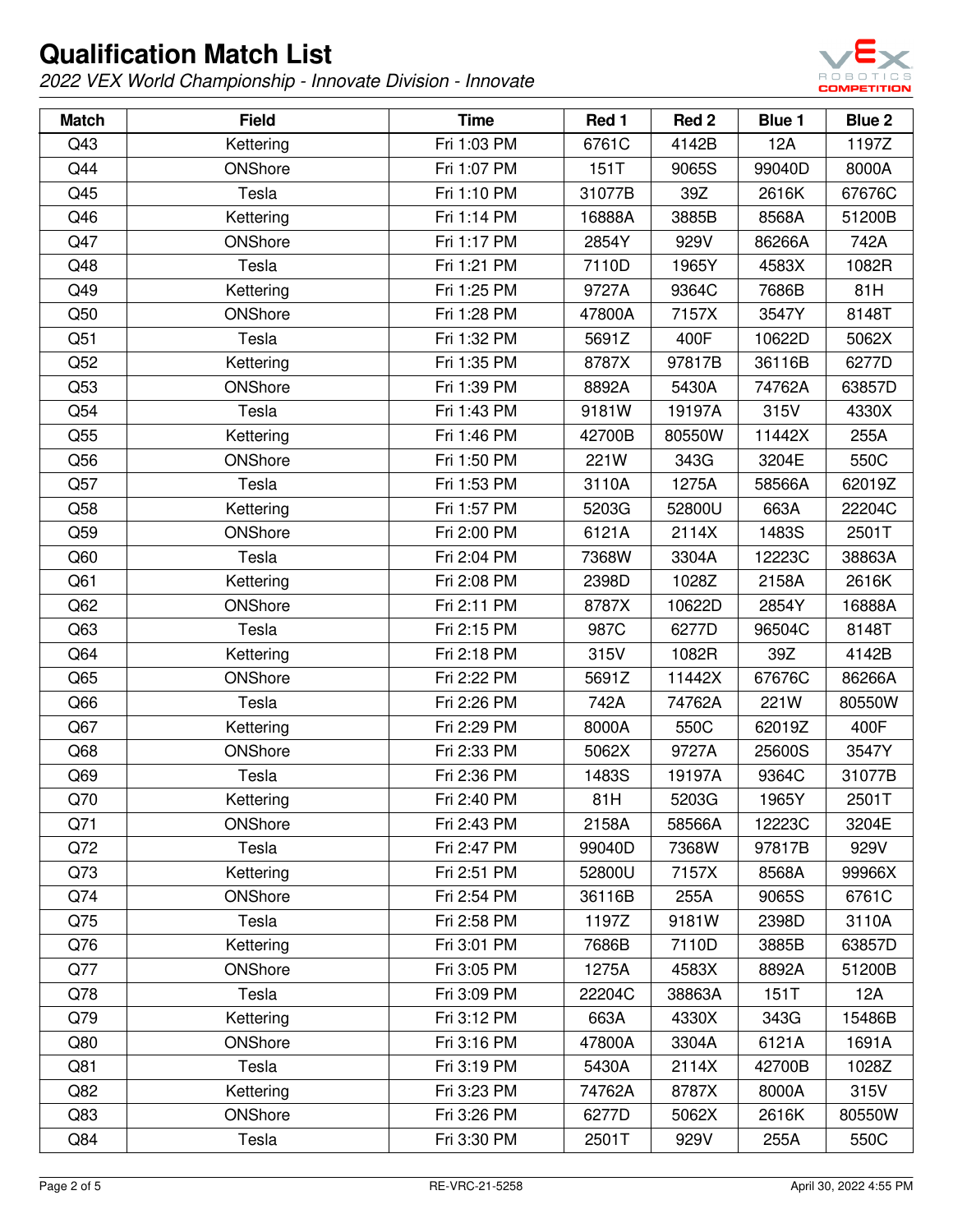

| <b>Match</b> | <b>Field</b> | <b>Time</b> | Red 1  | Red <sub>2</sub> | <b>Blue 1</b> | Blue 2 |
|--------------|--------------|-------------|--------|------------------|---------------|--------|
| Q85          | Kettering    | Fri 3:34 PM | 9364C  | 3110A            | 99966X        | 9065S  |
| Q86          | ONShore      | Fri 3:37 PM | 25600S | 221W             | 2398D         | 11442X |
| Q87          | Tesla        | Fri 3:41 PM | 3204E  | 16888A           | 5203G         | 7157X  |
| Q88          | Kettering    | Fri 3:44 PM | 151T   | 9181W            | 31077B        | 81H    |
| Q89          | ONShore      | Fri 3:48 PM | 3547Y  | 15486B           | 10622D        | 12223C |
| Q90          | Tesla        | Fri 3:52 PM | 1197Z  | 9727A            | 97817B        | 52800U |
| Q91          | Kettering    | Fri 3:55 PM | 42700B | 51200B           | 987C          | 86266A |
| Q92          | ONShore      | Fri 3:59 PM | 3885B  | 663A             | 19197A        | 4142B  |
| Q93          | Tesla        | Fri 4:02 PM | 99040D | 742A             | 58566A        | 5691Z  |
| Q94          | Kettering    | Fri 4:06 PM | 8568A  | 7686B            | 8892A         | 6761C  |
| Q95          | ONShore      | Fri 4:09 PM | 67676C | 343G             | 38863A        | 2114X  |
| Q96          | Tesla        | Fri 4:13 PM | 1691A  | 63857D           | 4583X         | 4330X  |
| Q97          | Kettering    | Fri 4:17 PM | 22204C | 8148T            | 1483S         | 5430A  |
| Q98          | ONShore      | Fri 4:20 PM | 62019Z | 7110D            | 47800A        | 2158A  |
| Q99          | Tesla        | Fri 4:24 PM | 400F   | 1028Z            | 12A           | 7368W  |
| Q100         | Kettering    | Fri 4:27 PM | 96504C | 36116B           | 39Z           | 3304A  |
| Q101         | ONShore      | Fri 4:31 PM | 6121A  | 2854Y            | 1965Y         | 1275A  |
| Q102         | Tesla        | Fri 4:35 PM | 1082R  | 86266A           | 7157X         | 5062X  |
| Q103         | Kettering    | Fri 4:38 PM | 81H    | 3547Y            | 663A          | 3110A  |
| Q104         | ONShore      | Fri 4:42 PM | 99040D | 8892A            | 255A          | 9364C  |
| Q105         | Tesla        | Fri 4:45 PM | 67676C | 8787X            | 42700B        | 3885B  |
| Q106         | Kettering    | Fri 4:49 PM | 63857D | 80550W           | 2398D         | 19197A |
| Q107         | ONShore      | Fri 4:52 PM | 6761C  | 315V             | 11442X        | 31077B |
| Q108         | Tesla        | Fri 4:56 PM | 5203G  | 8148T            | 7110D         | 74762A |
| Q109         | Kettering    | Fri 5:00 PM | 12A    | 9065S            | 47800A        | 6277D  |
| Q110         | ONShore      | Fri 5:03 PM | 39Z    | 12223C           | 151T          | 52800U |
| Q111         | Tesla        | Fri 5:07 PM | 99966X | 550C             | 3304A         | 1197Z  |
| Q112         | Kettering    | Fri 5:10 PM | 1275A  | 2158A            | 96504C        | 16888A |
| Q113         | ONShore      | Fri 5:14 PM | 987C   | 22204C           | 2854Y         | 9727A  |
| Q114         | Tesla        | Fri 5:18 PM | 1691A  | 1483S            | 343G          | 1028Z  |
| Q115         | Kettering    | Fri 5:21 PM | 38863A | 36116B           | 6121A         | 1082R  |
| Q116         | ONShore      | Fri 5:25 PM | 5691Z  | 3204E            | 5430A         | 9181W  |
| Q117         | Tesla        | Fri 5:28 PM | 25600S | 4142B            | 97817B        | 400F   |
| Q118         | Kettering    | Fri 5:32 PM | 2501T  | 62019Z           | 51200B        | 15486B |
| Q119         | ONShore      | Fri 5:35 PM | 8000A  | 1965Y            | 7686B         | 58566A |
| Q120         | Tesla        | Fri 5:39 PM | 2616K  | 4583X            | 742A          | 2114X  |
| Q121         | Kettering    | Fri 5:43 PM | 10622D | 4330X            | 929V          | 8568A  |
| Q122         | ONShore      | Fri 5:46 PM | 7368W  | 221W             | 8787X         | 6761C  |
| Q123         | Tesla        | Fri 5:50 PM | 11442X | 987C             | 7157X         | 39Z    |
| Q124         | Kettering    | Fri 5:53 PM | 52800U | 9065S            | 1275A         | 7110D  |
| Q125         | ONShore      | Fri 5:57 PM | 16888A | 8892A            | 550C          | 19197A |
| Q126         | Tesla        | Fri 6:01 PM | 5062X  | 42700B           | 36116B        | 3204E  |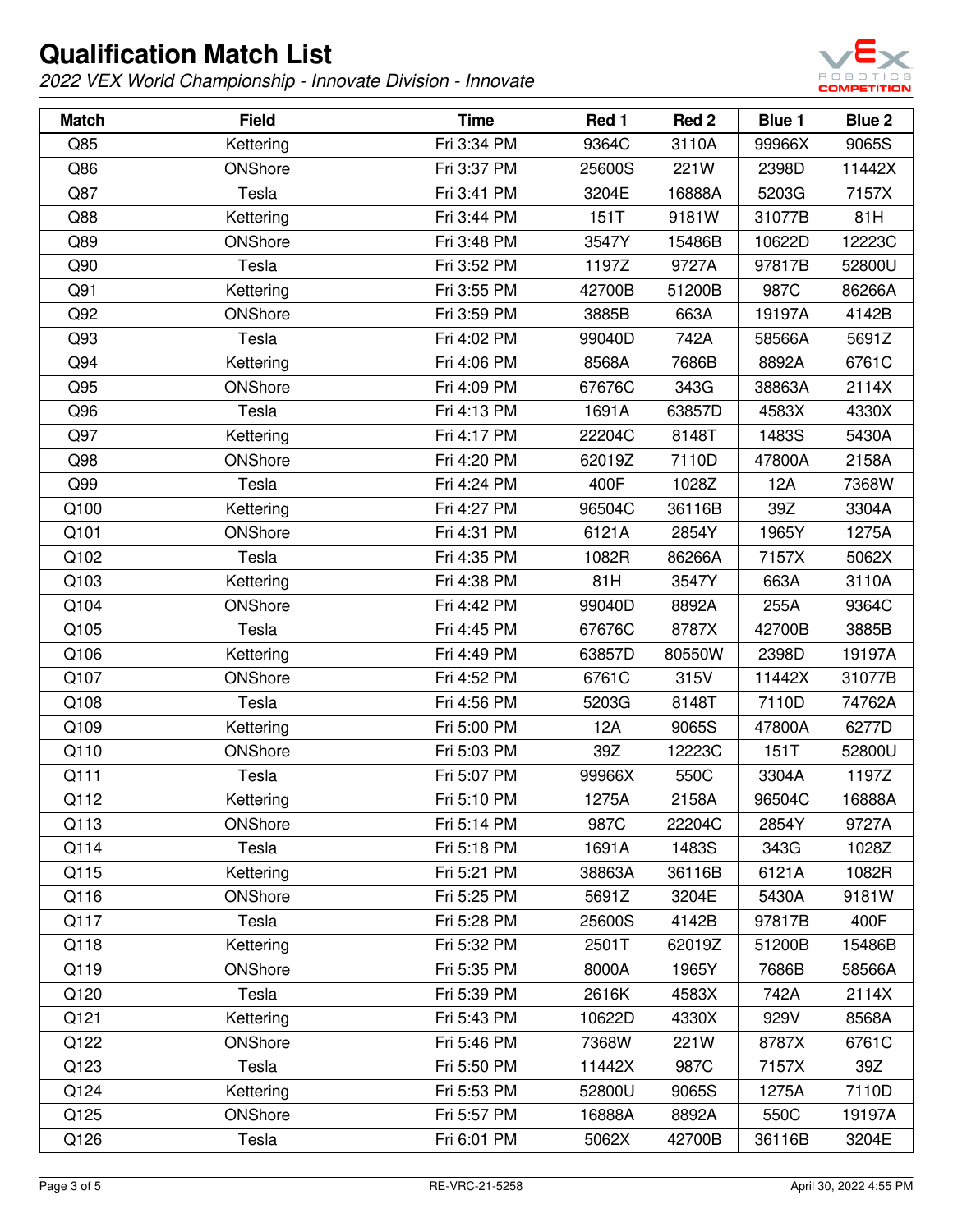

| <b>Match</b> | <b>Field</b> | <b>Time</b> | Red 1  | Red 2  | <b>Blue 1</b> | Blue 2 |
|--------------|--------------|-------------|--------|--------|---------------|--------|
| Q127         | Kettering    | Fri 6:04 PM | 31077B | 63857D | 86266A        | 3547Y  |
| Q128         | ONShore      | Fri 6:08 PM | 15486B | 1028Z  | 6277D         | 99040D |
| Q129         | Tesla        | Fri 6:11 PM | 9727A  | 8148T  | 9181W         | 2501T  |
| Q130         | Kettering    | Fri 6:15 PM | 4142B  | 742A   | 38863A        | 9364C  |
| Q131         | ONShore      | Fri 6:18 PM | 81H    | 343G   | 2158A         | 929V   |
| Q132         | Tesla        | Fri 6:22 PM | 315V   | 3304A  | 221W          | 2616K  |
| Q133         | Kettering    | Fri 6:26 PM | 2398D  | 99966X | 151T          | 6121A  |
| Q134         | ONShore      | Fri 6:29 PM | 4583X  | 47800A | 1197Z         | 10622D |
| Q135         | Tesla        | Fri 6:33 PM | 3110A  | 80550W | 22204C        | 25600S |
| Q136         | Kettering    | Fri 6:36 PM | 97817B | 1483S  | 3885B         | 96504C |
| Q137         | ONShore      | Fri 6:40 PM | 8568A  | 2854Y  | 12A           | 74762A |
| Q138         | Tesla        | Fri 6:44 PM | 58566A | 5203G  | 400F          | 5430A  |
| Q139         | Kettering    | Fri 6:47 PM | 62019Z | 67676C | 4330X         | 7368W  |
| Q140         | ONShore      | Fri 6:51 PM | 8000A  | 2114X  | 51200B        | 1082R  |
| Q141         | Tesla        | Fri 6:54 PM | 12223C | 5691Z  | 1691A         | 7686B  |
| Q142         | Kettering    | Fri 6:58 PM | 663A   | 255A   | 1965Y         | 63857D |
| Q143         | ONShore      | Sat 8:15 AM | 151T   | 2501T  | 1028Z         | 1275A  |
| Q144         | Tesla        | Sat 8:18 AM | 2616K  | 19197A | 8787X         | 11442X |
| Q145         | Kettering    | Sat 8:22 AM | 10622D | 2158A  | 8892A         | 99966X |
| Q146         | ONShore      | Sat 8:26 AM | 6277D  | 3547Y  | 343G          | 6761C  |
| Q147         | Tesla        | Sat 8:29 AM | 4583X  | 16888A | 221W          | 99040D |
| Q148         | Kettering    | Sat 8:33 AM | 58566A | 9364C  | 3304A         | 80550W |
| Q149         | ONShore      | Sat 8:37 AM | 86266A | 62019Z | 1483S         | 4142B  |
| Q150         | Tesla        | Sat 8:40 AM | 7368W  | 8568A  | 8000A         | 8148T  |
| Q151         | Kettering    | Sat 8:44 AM | 96504C | 2398D  | 81H           | 52800U |
| Q152         | ONShore      | Sat 8:48 AM | 15486B | 1197Z  | 3204E         | 39Z    |
| Q153         | Tesla        | Sat 8:51 AM | 7157X  | 6121A  | 3110A         | 51200B |
| Q154         | Kettering    | Sat 8:55 AM | 31077B | 74762A | 22204C        | 12223C |
| Q155         | ONShore      | Sat 8:59 AM | 7110D  | 400F   | 2114X         | 255A   |
| Q156         | Tesla        | Sat 9:02 AM | 47800A | 1965Y  | 36116B        | 987C   |
| Q157         | Kettering    | Sat 9:06 AM | 42700B | 4330X  | 5691Z         | 9727A  |
| Q158         | ONShore      | Sat 9:10 AM | 9181W  | 97817B | 9065S         | 38863A |
| Q159         | Tesla        | Sat 9:13 AM | 12A    | 742A   | 315V          | 5062X  |
| Q160         | Kettering    | Sat 9:17 AM | 5430A  | 929V   | 663A          | 7686B  |
| Q161         | ONShore      | Sat 9:21 AM | 25600S | 550C   | 3885B         | 2854Y  |
| Q162         | Tesla        | Sat 9:24 AM | 1082R  | 67676C | 5203G         | 1691A  |
| Q163         | Kettering    | Sat 9:28 AM | 96504C | 11442X | 8568A         | 15486B |
| Q164         | ONShore      | Sat 9:32 AM | 63857D | 6277D  | 16888A        | 3304A  |
| Q165         | Tesla        | Sat 9:35 AM | 3204E  | 99040D | 2114X         | 3547Y  |
| Q166         | Kettering    | Sat 9:39 AM | 8148T  | 255A   | 2398D         | 8787X  |
| Q167         | ONShore      | Sat 9:43 AM | 9364C  | 987C   | 1028Z         | 12223C |
| Q168         | Tesla        | Sat 9:46 AM | 74762A | 58566A | 4583X         | 4142B  |